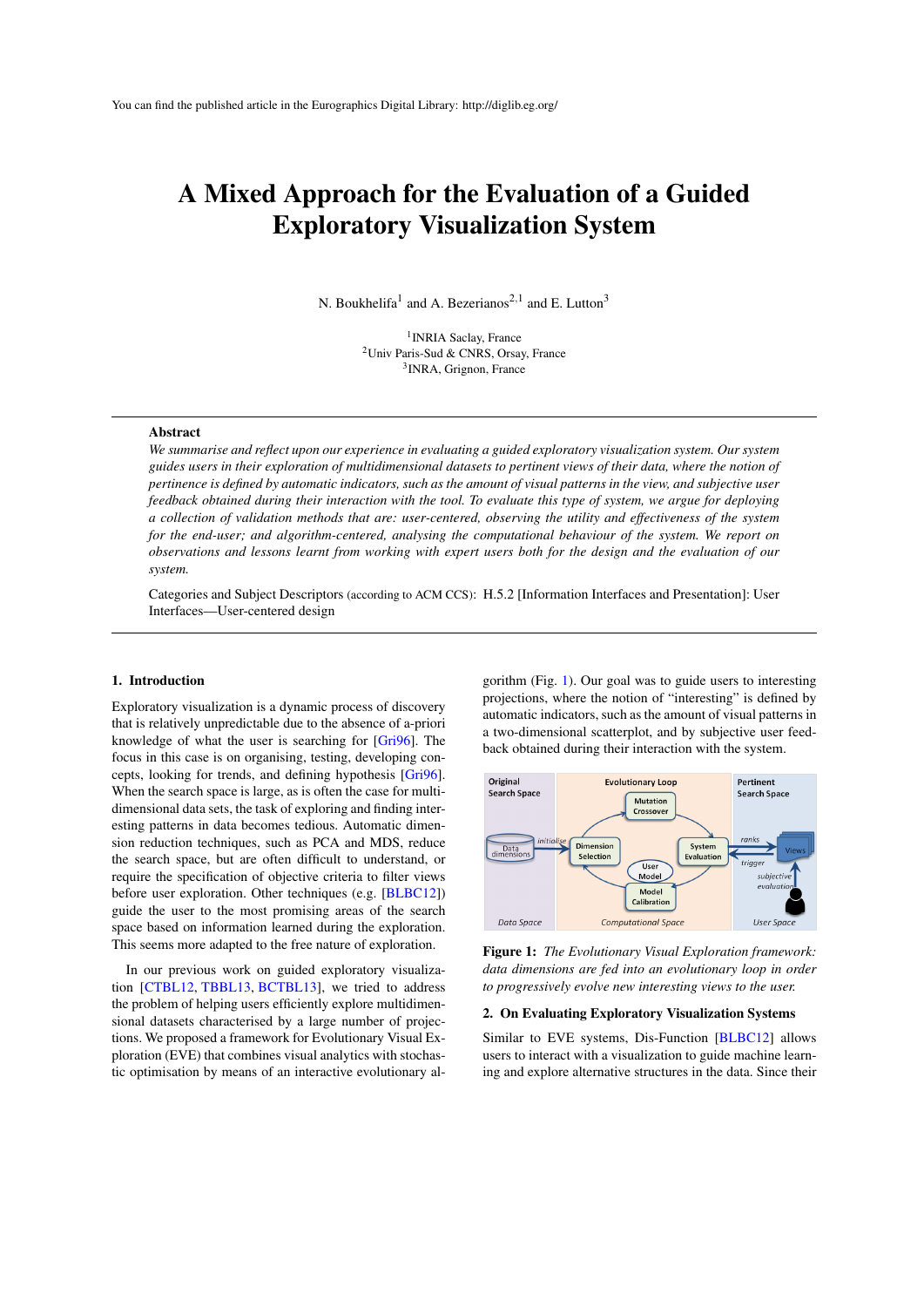<span id="page-1-1"></span>focus was on algorithm performance, they evaluated their tool with non-expert participants using a simplified task and a generic dataset. Recently, Shao et al. [\[SBS](#page-2-5)<sup>∗</sup> 14] provided users with a sketch-based interface to input visual patterns of interest as they explored, but did not evaluate their system. User evaluations of exploratory systems, including guided ones, is challenging as exploratory tasks are fuzzy in nature, and expert users who can validate and perform these tasks are hard to recruit [\[Pla04,](#page-2-6) [SMM12\]](#page-2-7). Moreover, case studies with experts are time consuming [\[Car08\]](#page-2-8) and results may not be replicable and generalisable [\[Pla04\]](#page-2-6). Thus, rather than a single approach, Carpendale [\[Car08\]](#page-2-8) recommends to take a variety of evaluative methodologies that together may start to approach the kind of answers sought. This indeed, was our intention when we designed case studies and experiments for our guided system as described in the next section.

## 3. Evaluation of an EVE System

To fully evaluate EVE, we felt that a collection of validation methods are needed, both user-centered, observing the utility and effectiveness of the system for end-users, and algorithmcentered, analysing the algorithmic behavior of the system. To this end we conducted (a) an observational study with five domain experts analysing their own data, and (b) a controlled study with twelve participants exploring synthetic data in order to examine in detail how users leverage the system and how the system evolves to match their needs.

### 3.1. User-Centered Evaluation

To assess the usability and utility of EVE, we tried to answer these three questions: (Q1) is our tool understandable and can it be learnt; (Q2) are experts able to confirm known insight in their data; and (Q3) are they able to discover new insight and generate new hypotheses. We designed three tasks: (T1) a game-task (similar to the task in section [3.2\)](#page-1-0) with varying levels of difficulty to assess participants abilities to operate the tool; (T2) we asked participants to show in the tool what they already know about their data; and (T3) to explore their data in light of a hypothesis or research question they already had. This sequence of tasks assured that experts became familiar with the tool, and understood how to concretely leverage it by looking for known facts, before actually looking for new insights. Our evaluation approach sits between an observational study and an insight-based evaluation such as the one proposed by Saraiya et al. [\[SND05\]](#page-2-9).

## <span id="page-1-0"></span>3.2. Algorithm-Centered Evaluation

We also conducted a controlled experiment to determine (Q4) whether the algorithm learns from user interactions and adapts to their change of focus. The task was designed as a game; a 5D dataset was synthesised with an embedded curvilinear relationship between two dimensions and noise for the rest of the dimensions. Participants were asked to quickly find a data projection that shows a derived visual pattern. We logged user interactions with the tool and the state of the

system at each algorithm iteration. For the algorithmic analysis, we used both statistical and visualization techniques.

## 4. Discussion and Conclusions

We conducted qualitative and quantitative studies to evaluate EVE which helped us validate our framework of guided visual exploration. Our observational study led to interesting findings such as the ability of our tool to support experts in better formulating their research questions and building new hypotheses. For insight evaluation studies such as ours, reproducing the actual findings across subjects is not possible as each expert comes with their own dataset and questions. However, reproducing testing methodologies and coding for the analysis is. Although we run multiple field studies with experts from different domains, with sessions that were internally very different, the high level tasks, their order and the insight based coding were common. Training expert users on simple specific tasks that are not necessarily "theirs" also seemed to help experts become confident with the system, but of course comes at a time cost. While our quantitative study, allowed us to accurately describe the relationship between user behaviour and algorithm's response. Here the task was pre-defined and the data synthesised.

Guided visualization systems such as EVE fall under the wider arena of knowledge-assisted visualization [\[CH10\]](#page-2-10) and mixed-initiative systems [\[Hor99\]](#page-2-11). In such cases, where the system is learning, it is crucial that users understand what the system is proposing or why changes are happening. Thus, when evaluating such systems with users, we need to specifically test if the automatic state changes and their provenance are understood. Research from the field of mixedinitiative systems describes a set of design principles that tries to address systematic problems with the use of automatic services within direct manipulation interfaces. These principles include considering uncertainty about a user's goal, transparency, and considering the status of users' attention [\[Hor99\]](#page-2-11). We can be inspired by the extensive experience and past work from HCI, to also consider how user behaviour can in turn adapt to fit our systems [\[Mac00\]](#page-2-12).

During the design, development and evaluation of EVE, we worked with domain experts at different levels. For the observational study, we worked with data experts from various disciplines which allowed us to asses the usefulness, usability and effectiveness of our system in different contexts. In particular, we largely benefited from having one domainexpert as part of the design and evaluation team. This expert explored multidimensional datasets as part of her daily work, using both algorithmic and visual tools. Involving end-users in the design team is a long-time tradition in the field of HCI as part of the user-centered design methodology. This is a recommendation we should consider more, both as a design and as a system validation approach. While HCI researchers acknowledge the challenges of forming partnerships with domain experts, their past experience (e.g. [\[CWK10\]](#page-2-13)) can inform our community on how to proceed.